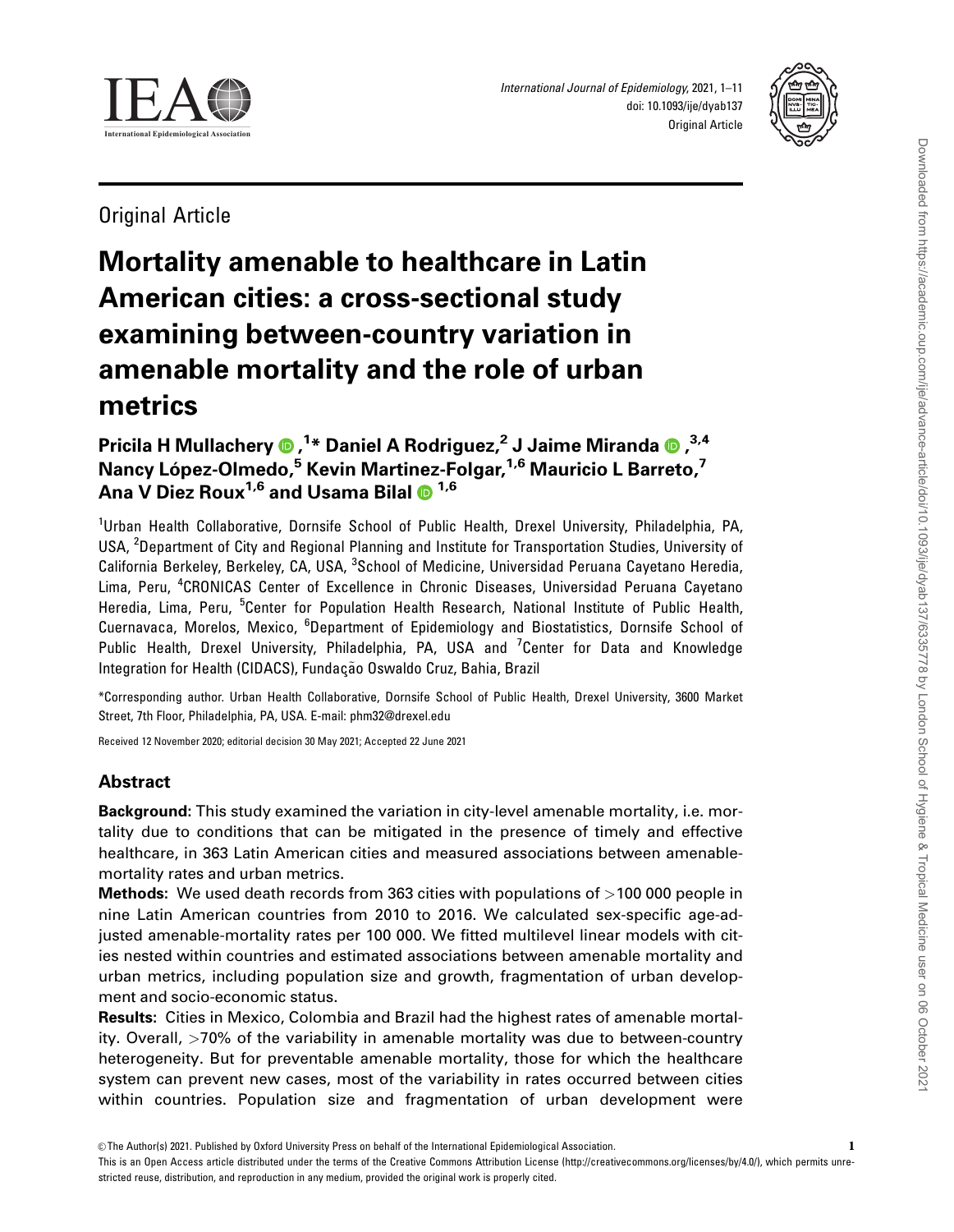<span id="page-1-0"></span>associated with amenable mortality. Higher fragmentation of urban development was associated with lower amenable mortality in small cities and higher amenable mortality in large cities. Population growth and higher city-level socio-economic status were associated with lower amenable mortality.

Conclusions: Most of the variability in amenable mortality in Latin American cities was due to between-county heterogeneity. However, urban metrics such as population size and growth, fragmentation of urban development and city-level socio-economic status may have a role in the distribution of amenable mortality across cities within countries.

Key words: Amenable mortality, urban health, Latin America

#### Key Messages

- Rates of healthcare amenable mortality varied greatly in Latin American cities. A large share of the variation in amenable mortality for chronic and acute conditions was due to heterogeneity between countries.
- Cities in Mexico, Colombia and Brazil had the highest rates of amenable mortality, whereas cities in Argentina, Chile, Costa Rica and Panama had lower amenable-mortality rates compared with cities in other countries.
- Although a large share of the heterogeneity in amenable mortality in Latin American cities can be explained by country-level factors or by compositional differences across countries, city-level factors also play a role in driving rates of amenable mortality. In particular, high levels of urban-development fragmentation were associated with higher amenable mortality in large cities but lower amenable mortality in small cities. Cities with high socioeconomic levels had relatively lower rates of amenable mortality.

## Introduction

Deaths amenable to healthcare are deaths attributed to conditions that can be mitigated in the presence of timely and effective healthcare.<sup>1</sup> Examples include deaths due to ischaemic heart disease and tuberculosis among those aged <74 years and deaths due to diabetes among those aged  $\langle 49 \rangle$  years.<sup>2</sup> Although studies have examined amenable mortality in a number of high-income countries,  $3,4$  less is known about amenable mortality in Latin American coun-tries.<sup>[2,5](#page-9-0)</sup> In addition, little attention has been given to subnational variation, specifically variation in amenable mortality among cities within countries.

Over the past 30 years, Latin American countries have greatly expanded healthcare coverage for their citizens.<sup>[6](#page-9-0)</sup> Some countries, e.g. Brazil and Costa Rica, have created tax-financed universal healthcare systems where health services are available to all residents. Other countries, e.g. Argentina, Chile, Mexico and Peru, have expanded their healthcare coverage by subsidizing health insurance for the poor and uninsured, and pooling together funds from workers' contributions and general taxes.<sup>[7](#page-9-0)</sup> As a result, countries in the region have greatly improved the coverage

of health services and narrowed the gap in healthcare utilization.<sup>7,8</sup> Despite this progress, issues around the quality of care received and care coordination for people with chronic conditions continue to be major barriers to im-proving population health.<sup>[2,9](#page-9-0)</sup> In addition, there is potential for large local variation in access to quality healthcare  $across$  geographies.<sup>[10](#page-9-0)</sup>

In Latin America, as in low- and middle-income countries across other regions, a growing proportion of the population live in urban areas. $11$  The characteristics of the built environment in these cities may be determinant for access to quality healthcare.<sup>[10,12](#page-9-0)</sup> Historically, large cities in Latin America concentrate a significant portion of the countries' healthcare resources, from infrastructure to human capital. $13-16$  $13-16$  Furthermore, the spatial configuration of cities may be associated with geographic barriers to health-care access.<sup>[10](#page-9-0)</sup> Urban development that is discontinuous and spread out, i.e. urban-development fragmentation, is associated with increases in the cost of public services, traffic congestion and air pollution;<sup>17,18</sup> this fragmentation may be an indicator of barriers to access to services in general, and healthcare services in particular. For example,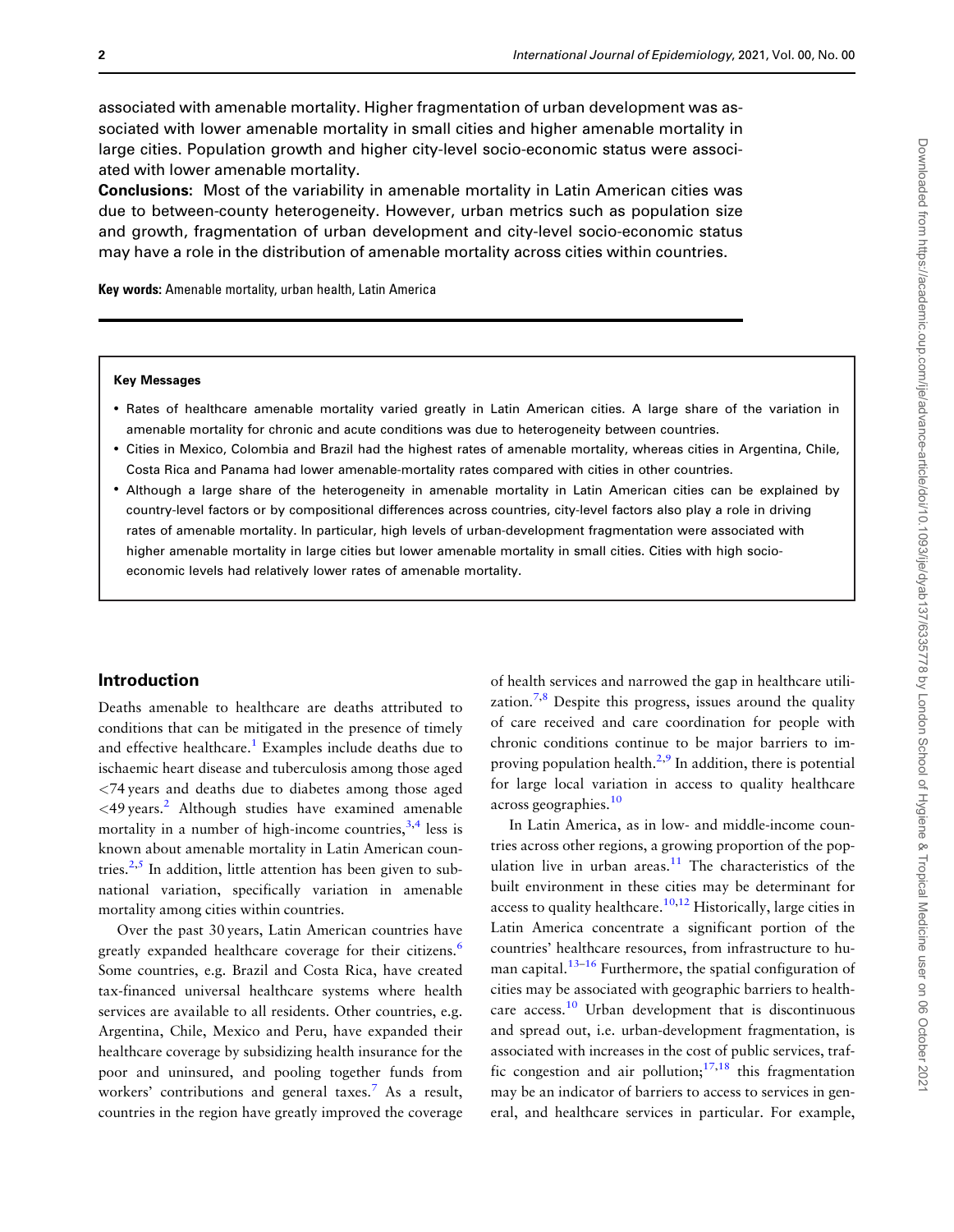<span id="page-2-0"></span>urban-development fragmentation may limit geographic access among populations living in the peripheral areas of large urban centres, potentially reducing the benefits of living in a large city with relatively high availability of services but where services are distributed unevenly.

Socio-economic factors also play a role in access to healthcare;<sup>[19](#page-10-0)</sup> wealthier cities are more likely to concentrate healthcare resources as well as a large labour pool which, in turn, attracts populations from other areas of the coun- $\text{tr} \mathbf{v}^2$ . On the other hand, rapid population growth could lead to increased demand for services for which the healthcare system is not prepared to provide. Examining the role of these urban features on amenable mortality may have the potential to inform policies to improve health outcomes among residents of Latin American cities and other low- and middle-income regions in the world.

The aims of this paper are: (i) to estimate the rates of mortality amenable to healthcare in 363 Latin American cities, including the share of city variability between and within countries; and (ii) to explore the relationships of urban metrics, including population size, population growth, urban-development fragmentation and city-level socio-economic status, with amenable-mortality rates.

## Methods

#### Study setting

We used data from the Salud Urbana en America Latina  $(SALURBAL)$  project.<sup>[21,22](#page-10-0)</sup> This project has compiled and harmonized health and environmental data for 371 cities with populations of >100 000 people in 11 Latin American countries. Cities were defined as urban agglomerations of local administrative units that encompassed the urban extent or footprint of a city. For this analysis, we used data from 363 SALURBAL cities in nine Latin American countries (Argentina, Brazil, Chile, Colombia, Costa Rica, Mexico, Panama, Peru and El Salvador). We used data from 2012 to 2016 for all countries except El Salvador, for which we had data available from 2010 to 2014. The sources of mortality data and population denominators are listed in [Supplementary Table S1](https://academic.oup.com/ije/article-lookup/doi/10.1093/ije/dyab137#supplementary-data) (available as [Supplementary data](https://academic.oup.com/ije/article-lookup/doi/10.1093/ije/dyab137#supplementary-data) at IJE online), whereas sources for all other data are available elsewhere.<sup>[23](#page-10-0)</sup> The SALURBAL study protocol was approved by the Drexel University Institutional Review Board with ID#1612005035.

#### Outcome variables

Healthcare amenable deaths were defined using the codes recommended by Kruk and colleagues.<sup>[2](#page-9-0)</sup> This list of codes includes the conditions identified by Nolte and McKee<sup>[1](#page-9-0)</sup>

Downloaded from https://academic.oup.com/ije/advance-article/doi/10.1093/ije/dyab137/6335778 by London School of Hygiene & Tropical Medicine user on 06 October 2021 Downloaded from https://academic.oup.com/ije/advance-article/doi/10.1093/ije/dyab137/6335778 by London School of Hygiene & Tropical Medicine user on 06 October 2021

and conditions included by Goal 3 of the Sustainable Developmental Goals (to ensure healthy lives and promote well-being for all at all ages) for which risk of death can be reduced by the use of personal healthcare. Amenable deaths were classified into three groups: (i) acute conditions that are treated or cured with episodic care, e.g. ischaemic heart disease and road injuries; (ii) chronic conditions requiring sustained care to either cure or prevent sequelae, e.g. diabetes and breast cancer; and (iii) conditions for which healthcare can prevent new cases, e.g. tuberculosis and cervical cancer (see the complete list of conditions in [Supplementary Table S2,](https://academic.oup.com/ije/article-lookup/doi/10.1093/ije/dyab137#supplementary-data) available as [Supplementary](https://academic.oup.com/ije/article-lookup/doi/10.1093/ije/dyab137#supplementary-data) [data](https://academic.oup.com/ije/article-lookup/doi/10.1093/ije/dyab137#supplementary-data) at  $I/E$  online).<sup>2</sup> Population data for denominators were from population projections by age, sex and city, pro-vided by local census bureaus.<sup>[22](#page-10-0)</sup> The main outcome of this study was sex-specific age-adjusted amenable mortality per 100 000, overall and by the three groups of amenable conditions, for each city, calculated using the direct method of standardization with the 2000–2025 WHO standard population[.24](#page-10-0)

We corrected for the incomplete coverage of all death counts<sup>25</sup> using an ensemble of death-distribution methods at the city level, stratified by sex. To address the potential violation of the assumption of no net migration for these methods, we used two approaches. First, we calculated completeness of death registration using three death-distribution methods that respond differentially to migration: $25,26$  (i) the generalized growth balance method (GGB), (ii) the synthetic extinct generations method (SEG) and (iii) the hybrid GGB-SEG method.<sup>25,26</sup> Second, we estimated completeness at ages at which migration is lowest: (i) 30–65 years, as suggested by  $\text{Hill}$ ;<sup>[27](#page-10-0)</sup> (ii) 50–70 years, as suggested by Murray;  $^{26}$  $^{26}$  $^{26}$  and (iii) best-fitting age bands<sup>25</sup> using the R package Death Registration Coverage (DDM). We truncated all coverage estimates of  $>1$  to 1 (assuming no overcounting) and averaged all nine estimates (three methods  $\times$  three age bands) using the harmonic mean.<sup>25</sup> More details about this correction are available elsewhere. $^{23}$  $^{23}$  $^{23}$  We corrected death counts by dividing the number of deaths by the correction factor.

We also addressed deaths with an underlying cause coded as ill-defined diseases or injuries of ill-defined intent. We redistributed these ill-defined deaths to amenable deaths categories or non-amenable using a proportional redistribution, following the Global Health Estimates (GHE) method. $28$  Specifically, we fitted a multinomial model by country with age, sex and year as predictors, and obtained 100 draws of the redistributed cause of death from this model to acknowledge uncertainty in the redistribution.

[Supplementary Figure S1](https://academic.oup.com/ije/article-lookup/doi/10.1093/ije/dyab137#supplementary-data) (available as [Supplementary](https://academic.oup.com/ije/article-lookup/doi/10.1093/ije/dyab137#supplementary-data) [data](https://academic.oup.com/ije/article-lookup/doi/10.1093/ije/dyab137#supplementary-data) at IJE online) shows the distribution of completeness and proportion of ill-defined deaths by city and country.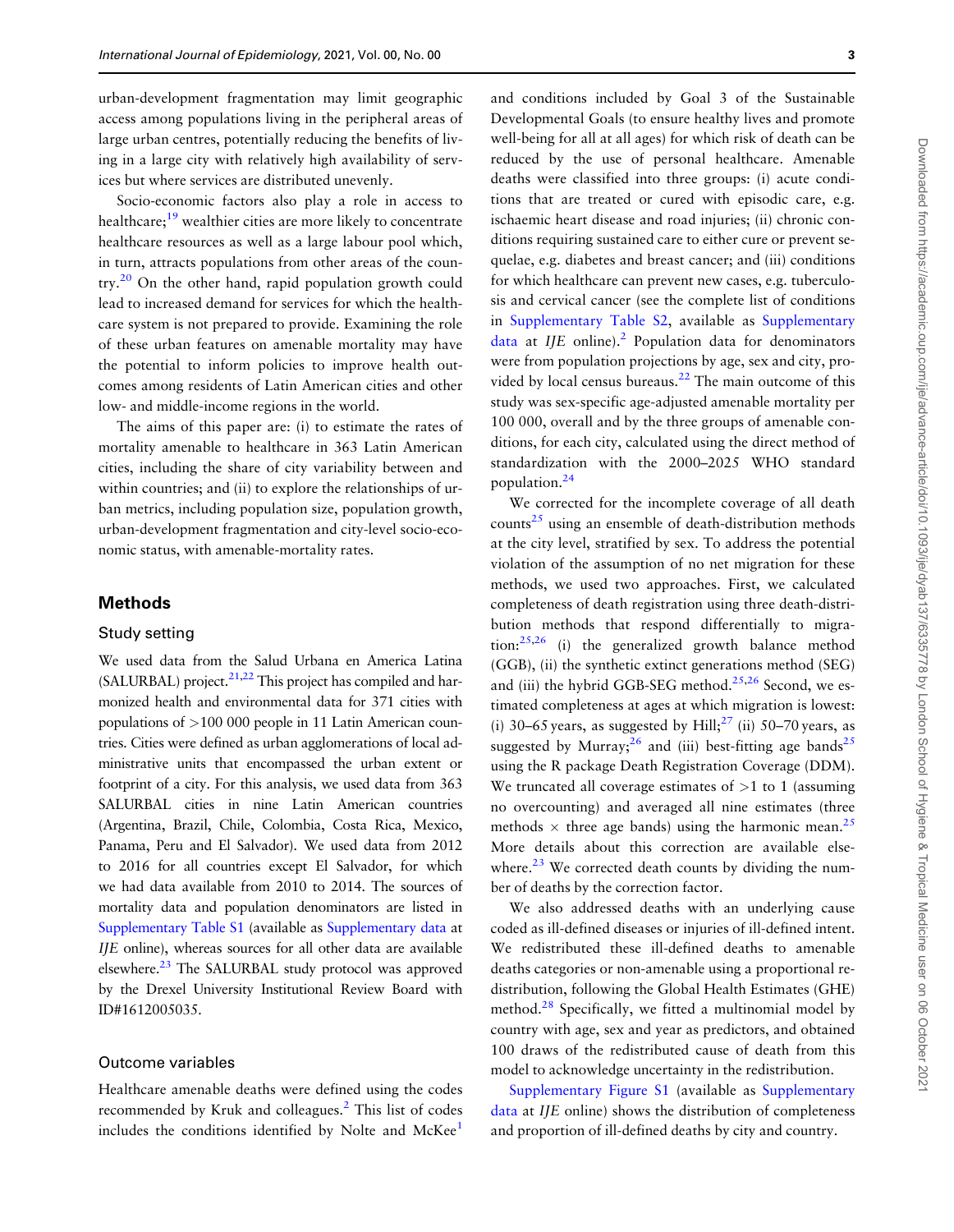#### <span id="page-3-0"></span>Exposure variables

We used the following urban metrics as exposures: (i) the average city population in the study period; (ii) a measure of urban-development fragmentation, patch density, defined as the number of continuous areas of urban development per 100 square kilometres of land area; (iii) population growth defined as the percent change in population size between the first and last year for which mortality data were used in this analysis; and (iv) a composite index to proxy socio-economic status (SES) based on education attainment at the city level. This index was calculated by averaging the Z scores of two census-derived indicators: proportion of the population aged  $>25$  years who had completed secondary education or above, and proportion of the population aged  $\geq$ 25 years who had completed university education or above. The education categories were harmonized across countries.<sup>[22](#page-10-0)</sup> More details on the calculation of the patch density and the harmonization of the education variables across the countries can be found elsewhere.<sup>[22](#page-10-0)</sup>

## Covariate adjustment

We used the percentage of the area of the city that is built, defined as the percentage of the total land area that is covered by urban patches. $29$  This adjustment was done to account for cities that may spread across areas that include largely unpopulated sections of land.

#### Analytical approach

We first described the variability in outcomes, exposures and covariates by city size in tabular form. We calculated the age-standardized amenable-mortality rates by group (acute, chronic and preventable) across all redistributions and used the average rate in each city for descriptive purposes. For aim 1, to describe the variation in healthcare amenable mortality between and within countries, we examined amenable mortality by group, sex and country. To quantify the degree of variability between and within countries, we modelled the log of the sex-specific age-adjusted amenable-mortality rates using multilevel linear regression with cities nested within countries. We used the model below:

$$
\log(y_{ij}) = \beta_0 + \delta_j + \epsilon_{ij}\delta_j \sim N(0, \tau^2)\epsilon_{ij} \sim N(0, \sigma^2)
$$

where *i* represents the cities within countries (*j*),  $\beta_0$  is the average amenable mortality (intercept),  $\delta_i$  is the random effect for each country and  $\varepsilon_{ij}$  is the level-1 residual.  $\tau^2$  and  $\sigma^2$  are the variance components that we used to calculated

intra-class correlation coefficient (ICCs) that estimate the proportion of variation in amenable-mortality rates among countries (between-country variability) within the total variability  $[ICC = \tau^2/(\tau^2 + \sigma^2)].$ 

For aim 2, explore the relationships between urban metrics and amenable mortality, we regressed the log of mortality rates stratified by sex on all predictors simultaneously: population size on the log scale, population growth, patch density and city-level SES, adjusting for percentage of built-up area and country fixed effects. We also tested interactions between population size and the other predictors, i.e. patch density, population growth and SES index, to examine whether associations between these predictors and amenable mortality changed in cities with different population sizes. To facilitate the interpretation of coefficients, all variables were standardized by subtracting the mean and scaling by their standard deviation (SD). Models were run 100 times with the redistributed mortality rates for each city. Coefficients were pooled using Rubin's formula.[30](#page-10-0) To check for potential issues associated with the quality of the mortality data, we performed a sensitivity analysis using the same analytical strategy as described previously but excluding cities in El Salvador and Peru, given the lower levels of coverage of death counts in these countries. All analyses were performed using R version 4.0.2 and Stata  $13.^{31}$  $13.^{31}$  $13.^{31}$  There was no patient or public involvement in either the design or the development of the study.

## **Results**

We analysed >8 million deaths over a 5-year period in 363 Latin American cities. [Table 1](#page-4-0) shows the median values for outcome, predictors and covariates. The median ageadjusted amenable-mortality rate was 493.3 per 100 000  $(Q1-Q3 = 420.8 - 558.1)$  for women and 838.5 per 100 000 (Q1–Q3 = 713.9–946.5) for men. Cities with  $\geq$ 5 million people had the lowest amenable-mortality rates. Among the 363 cities, the median population was 0.3 million. [Supplementary Figure S2](https://academic.oup.com/ije/article-lookup/doi/10.1093/ije/dyab137#supplementary-data) (available as [Supplementary](https://academic.oup.com/ije/article-lookup/doi/10.1093/ije/dyab137#supplementary-data) [data](https://academic.oup.com/ije/article-lookup/doi/10.1093/ije/dyab137#supplementary-data) at IJE online) shows the relationship between amenable-mortality rate and population as a continuous variable in the log scale. The median 5-year population growth was 4.7% with larger growth in mid-sized cities. The median patch density was 29.5 patches per square kilometre and the median percentage built up was 3.5%. More-populated cities had generally higher patch density (higher fragmentation), percentage built up and SES compared with less-populated cities.

[Figures 1](#page-4-0) and [2](#page-5-0) (and [Supplementary Table S3](https://academic.oup.com/ije/article-lookup/doi/10.1093/ije/dyab137#supplementary-data), available as [Supplementary data](https://academic.oup.com/ije/article-lookup/doi/10.1093/ije/dyab137#supplementary-data) at IJE online) show amenable-mortality rates overall and for the three groups of amenable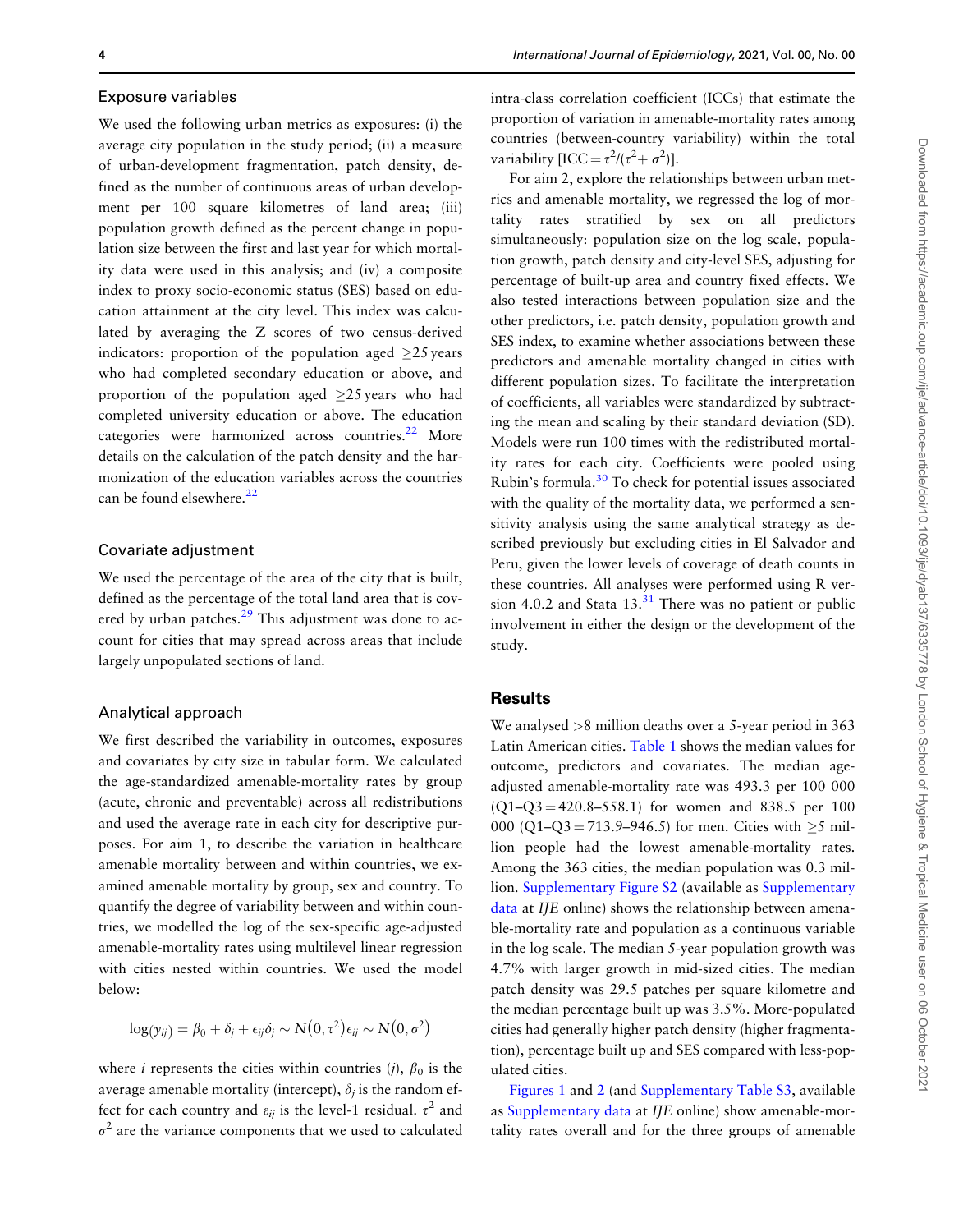| Population size                             | Overall        | $100 - 250$ K  | $>250 - 500$ K | $>500$ K-1 M   | $>1-5$ M       | $>5$ M         |
|---------------------------------------------|----------------|----------------|----------------|----------------|----------------|----------------|
| # Cities                                    | 363            | 157            | 97             | .59            | 43             | 7              |
| Amenable mortality rate (women)             | 493.3          | 495.7          | 503.7          | 482.4          | 493.3          | 426.6          |
|                                             | [420.8; 558.1] | [412.7; 569.1] | [421.5; 555.7] | [415.5; 542.4] | [439.2; 564.0] | [313.2; 533.4] |
| Amenable mortality rate (men)               | 838.5          | 846.2          | 840.9          | 838.5          | 831.5          | 671.7          |
|                                             | [713.9; 946.5] | [724.6; 969.8] | [681.4; 939.0] | [750.9; 943]   | [715.8; 937.1] | [571.7; 852.2] |
| City size (million)                         | 0.3            | 0.2            | 0.3            | 0.7            | 1.8            | 12.2           |
|                                             | [0.2; 0.6]     | [0.1; 0.2]     | [0.3; 0.4]     | [0.6; 0.9]     | [1.2; 3.1]     | [8.6; 20.6]    |
| City growth $(\frac{9}{6}/5 \text{ years})$ | 4.7            | 4.5            | 4.8            | 5.2            | 4.6            | $3.5^{\circ}$  |
|                                             | [3.5; 6.4]     | [3.3; 6.1]     | [3.6; 6.7]     | [4.1; 6.4]     | [3.2; 6.2]     | [2.9; 4.4]     |
| Fragmentation (patches/ $km^2$ )            | 29.5           | 23.3           | 24.7           | 35.4           | 61.1           | 56.7           |
|                                             | [11.9; 55.9]   | [8.9; 41.1]    | [10.1; 43]     | [16.5; 58.9]   | [40.2; 81.8]   | [43.5; 91.5]   |
| Percentage built up $(\% )$                 | 3.5            | 2.3            | 2.7            | 4.7            | 10.8           | 23.8           |
|                                             | [1.4; 6.6]     | [0.9; 4.2]     | [1.5; 5.8]     | [2.5; 7.9]     | [6.7; 13.1]    | [19.4; 27.3]   |
| Socioeconomic Index                         | $-0.4$         | $-1.0$         | $-0.6$         | 0.6            | 0.3            | 1.0            |
|                                             | $[-1.3; 0.5]$  | $[-1.7; 0.0]$  | $[-1.3; 0.4]$  | $[-0.7; 1.1]$  | $[-0.2; 0.7]$  | $[-0.3; 1.6]$  |

<span id="page-4-0"></span>Table 1. Median outcomes, predictors and covariates in 363 Latin American cities by category of population size

Values are medians [Quartile 1; Quartile 3].



Figure 1. Amenable-mortality rates in 363 Latin American cities. AR, Argentina; BR, Brazil; CL, Chile; CO, Colombia; CR, Costa Rica; MX, Mexico; PA, Panama; PE, Peru; SV, El Salvador.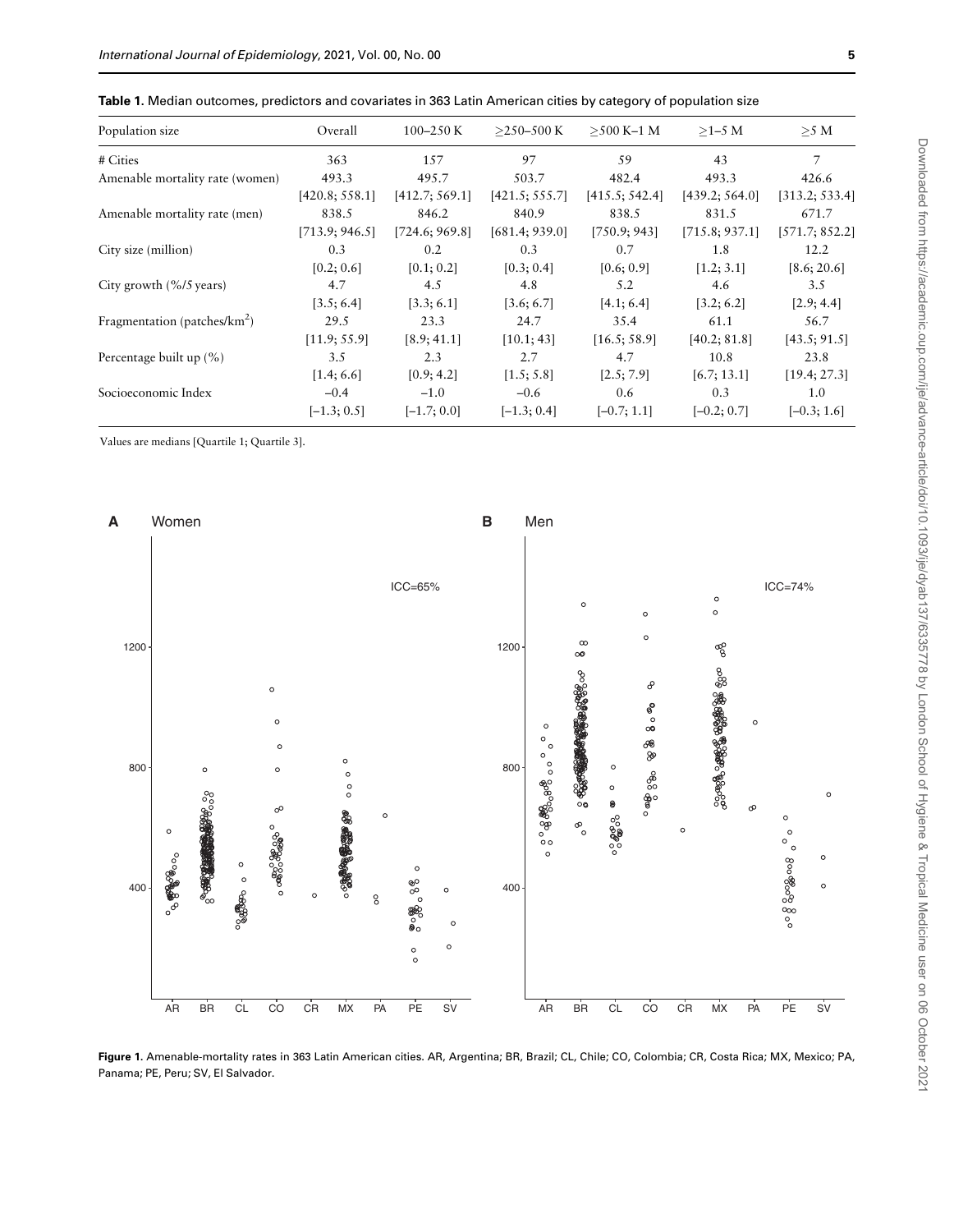<span id="page-5-0"></span>

Figure 2. Amenable-mortality rates in 363 Latin American cities. AR, Argentina; BR, Brazil; CL, Chile; CO, Colombia; CR, Costa Rica; MX, Mexico; PA, Panama; PE, Peru; SV, El Salvador.

conditions: those requiring sustained care (chronic), those treated with episodic care (acute) and those for which access to healthcare can prevent incident cases (preventable) across countries for women and men. In general, median amenable-mortality rates were higher for men compared with women. For both men and women, Mexico, Colombia and Brazil had the highest amenable-mortality rates, ranging from 356 to 1059 per 100 000 in women and from 538 to 1360 in men. Argentina, Costa Rica, Panama and Chile generally had lower amenable rates, with rates ranging from 269 to 640 and 512 to 937 per 100 000 in women and men, respectively. Last, cities in El Salvador and Peru had the lowest amenable-mortality rates ranging from 160 to 464 and from 274 to 710 per 100 000 in women and men, respectively. This pattern of countries with high, intermediate and low mortality was similar for acute and chronic amenable-mortality rates. Acute and chronic amenable mortalities in Peru and El Salvador were particularly low. The pattern was different for preventable amenable mortality; Colombia, Panama and El Salvador had the highest preventable mortality rates among women and men. Argentina, Chile and Costa Rica had the lowest rates of preventable amenable mortality.

[Figures 1](#page-4-0) and 2 also show that a sizable proportion of the variation in amenable mortality due to acute conditions  $(ICC = 64\%$  and 76%, for women and men, respectively) and chronic conditions (ICC =  $59\%$  and  $67\%$ ) is due to between-country heterogeneity. For amenable mortality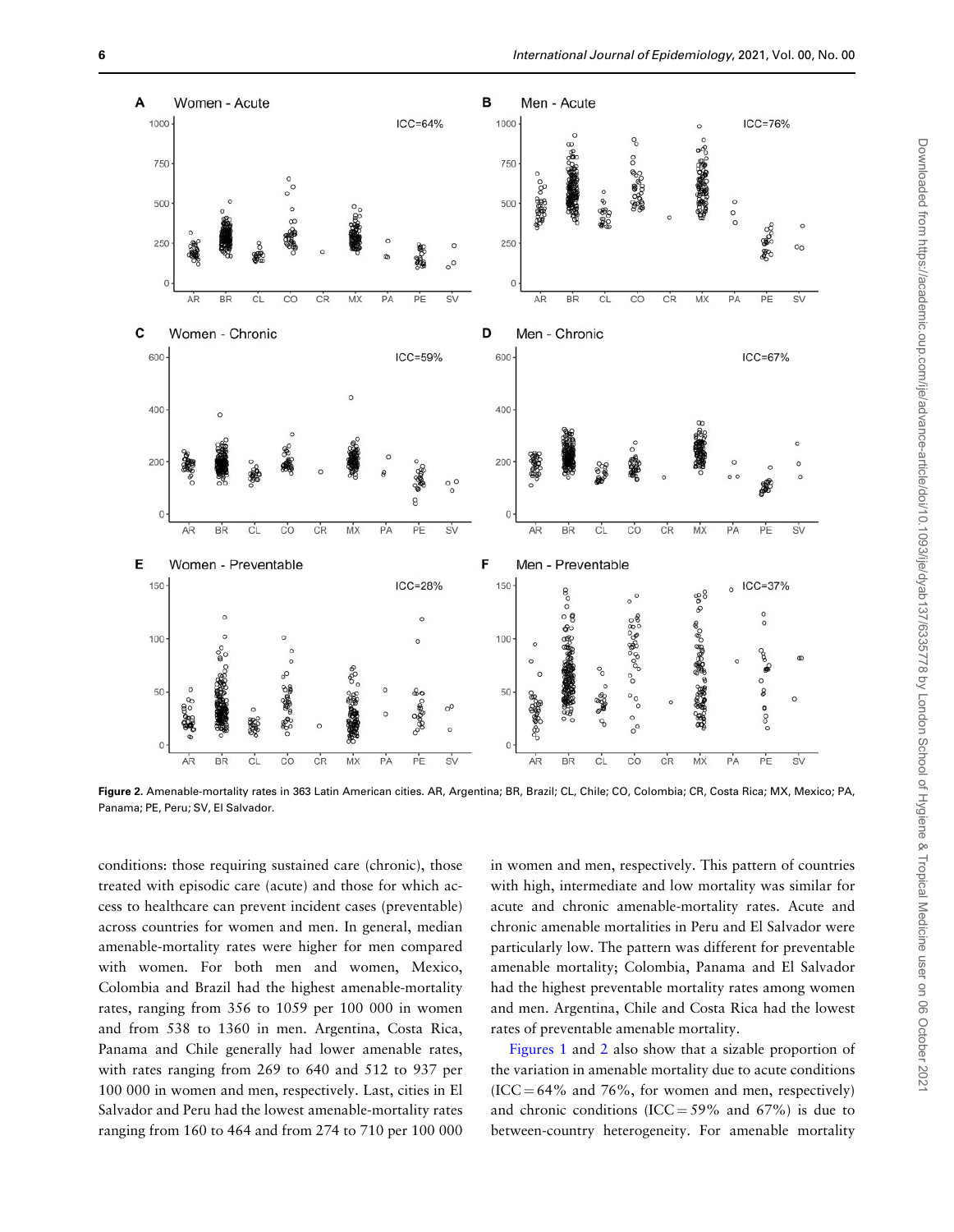<span id="page-6-0"></span>due to preventable causes, only 28% and 37% of the variability in rates, respectively for women and men, was due to between-country heterogeneity, meaning that most of the variability in preventable amenable mortality occurs between cities within countries.

Table 2 shows the adjusted associations between predictors and amenable mortality among women and men from the final model. We found an interaction between population size and patch density, and retained it in the final models. In average-sized cities  $(\sim 275\ 000)$ , higher fragmentation was associated with lower amenable mortality: a 1-SD higher patch density was associated with 3.4% and 1.7% lower amenable mortality among women and men, respectively. However, the direction of the association between patch density and amenable mortality changed from negative to positive and became stronger as the population increased ([Figure 3\)](#page-7-0). Analogously, the association between city size and amenable mortality also differed at different levels of fragmentation. Among cities with average fragmentation, a larger population was associated with a lower amenable-mortality rate in women but higher amenable mortality in men; a 50% larger population in a city with the mean patch density was associated with a 0.6% lower [95% confidence interval (CI) –0.5% to 1.6%] and a 0.1% higher (95% CI –0.9% to 1.0%) amenable mortality among women and men, respectively. The association of city size and amenable mortality became more positive and stronger at higher levels of fragmentation.

A 1-SD higher SES index was associated with a 3.3% and 3.2% lower amenable mortality among women and men, respectively. Finally, a 1-SD higher population growth, measured as a percentage change from the first and the last year, was associated with 2.7% and 2.0% lower amenable mortality among women and men, respectively.

The groups of amenable mortality (chronic, acute and preventable) had generally similar patterns of association with predictors, with some important caveats [\(Figure 4](#page-7-0)). A larger population size was associated with a higher mortality rate by preventable conditions in both women and men, but with a lower chronic amenable-mortality rate in men. Positive population growth was associated with lower chronic amenable mortality, but not associated with acute or preventable amenable mortality. Last, the interaction between population size and fragmentation was observed for acute amenable mortality only.

The results from the sensitivity analyses excluding El Salvador and Peru showed estimates that were broadly consistent with the main analysis [\(Supplementary Figure](https://academic.oup.com/ije/article-lookup/doi/10.1093/ije/dyab137#supplementary-data) [S3,](https://academic.oup.com/ije/article-lookup/doi/10.1093/ije/dyab137#supplementary-data) available as [Supplementary data](https://academic.oup.com/ije/article-lookup/doi/10.1093/ije/dyab137#supplementary-data) at IJE online).

#### **Discussion**

Rates of healthcare amenable mortality varied greatly in Latin American cities, from <400 to >900 deaths per 100 000 people. More than two-thirds of the variation in amenable-mortality rates was due to between-country heterogeneity, whereas a third was due to heterogeneity between cities within countries. Cities in Mexico, Colombia and Brazil had the highest rates of amenable mortality due to acute and chronic conditions, whereas cities in Argentina, Chile and Panama had lower amenable-mortality rates compared with cities in other countries. Cites in El Salvador and Peru had lower amenable-mortality rates than most other countries but higher mortality rates due to preventable causes, those for which the healthcare system can prevent cases. We found that higher urban-development fragmentation was associated with lower amenable mortality in smaller cities but higher amenable mortality in larger cities. We also found that faster population growth

Table 2. Percent differences in amenable mortality associated with urban metrics among women and men in 363 Latin American cities

|                                                                | Women              | Men                |
|----------------------------------------------------------------|--------------------|--------------------|
| Population (% difference in mortality for a 50% difference     | $-0.6\%$           | $0.1\%$            |
| in population in a city with the mean patch density)           | $[-0.5\%, 1.6\%]$  | $[-0.9\%, 1.0\%]$  |
| Patch density (% difference in mortality for a 1-SD difference | $-3.4\%$           | $-1.7\%$           |
| in patch density for a city with population 275 000)           | $[-5.9\%, -0.7\%]$ | $[-4.1\%, 0.8\%]$  |
| Population $\times$ patch density                              | 0.02               | 0.01               |
|                                                                | [0.000, 0.034]     | $[-0.004, 0.028]$  |
| Growth (% difference in mortality for a 1-SD difference        | $-2.7\%$           | $-2.0\%$           |
| in $\%$ growth)                                                | $[-4.3\%, -1.0\%]$ | $[-3.5\%, -0.4\%]$ |
| SEI (% difference in mortality for a 1-SD difference           | $-3.3\%$           | $-3.2\%$           |
| in the Socioeconomic Index)                                    | $[-5.4\%, -1.2\%]$ | $[-5.2\%, -1.2\%]$ |

95% confidence intervals in brackets. Models were run 100 times with the redistributed mortality rates for each city and coefficients were pooled using Rubin's formula. Population size was centred at the median (~275 000). Models were adjusted for % built up and country. SEI, Socioeconomic Index; SD, standard deviation.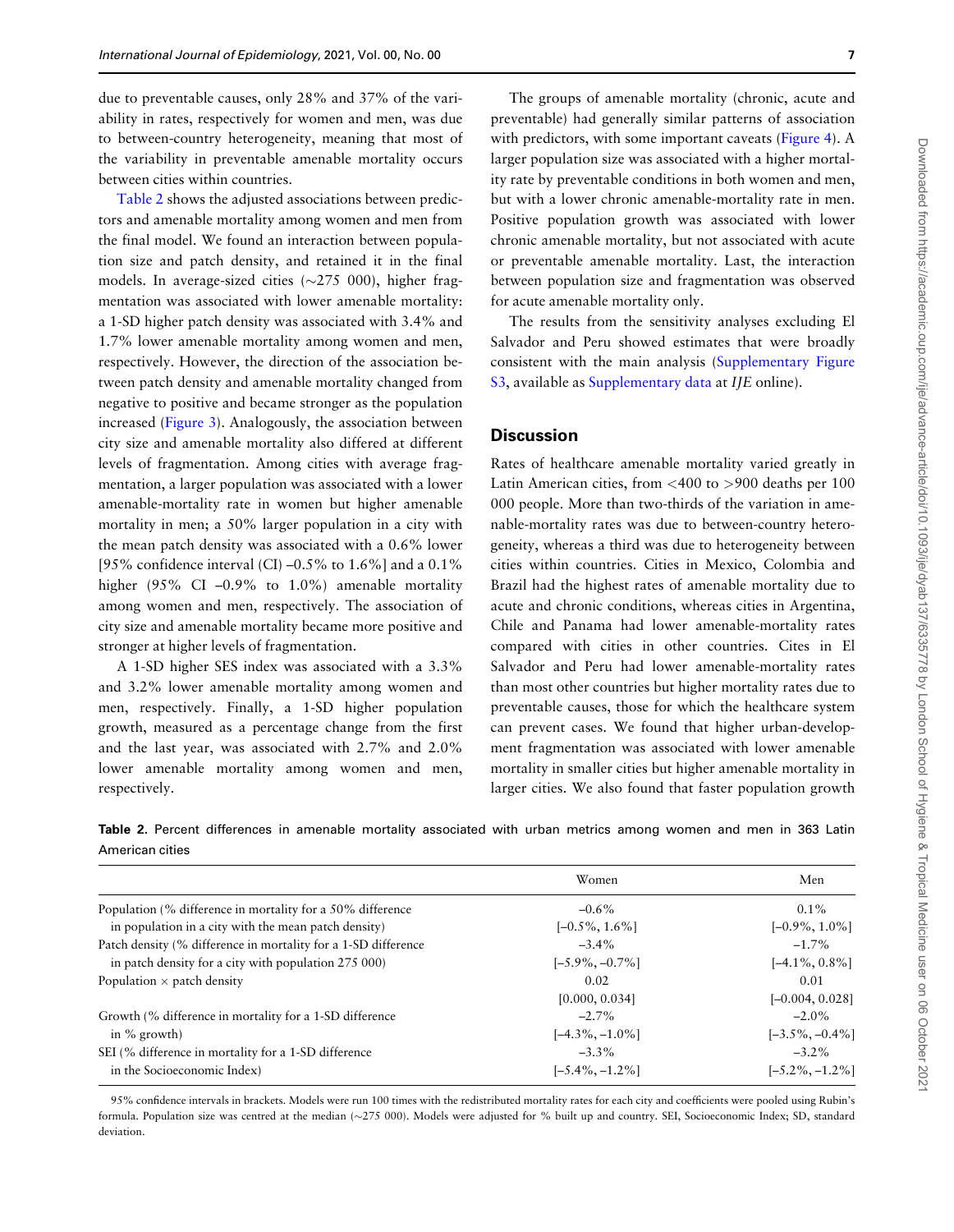<span id="page-7-0"></span>

Figure 3. Predicted coefficients of association of fragmentation (patch density) with amenable mortality on population size derived from interactions in [Table 2](#page-6-0)



Figure 4. Estimates from final models by sex and groups of amenable mortality in 363 Latin American cities. SES, socio-economic status.

and higher city-level SES were associated with lower amenable mortality.

A potential explanation for the large proportion of between-country variability in amenable mortality is related to differences in the healthcare systems across the

countries. Latin American countries vary in the financing and organization of their healthcare systems.<sup>[6](#page-9-0)</sup> Argentina, Chile and Panama have the highest healthcare spending from government or compulsory contributory schemes (mainly social security), at  $\sim $1100$  per capita in 2016 ad-justed for purchase power parity (PPP).<sup>[32](#page-10-0)</sup> Brazil, Mexico and Colombia had relatively low healthcare expenditures coming from government/compulsory schemes, at  $\sim$ \$500 per capita in Brazil and Mexico and \$700 per capita in Colombia. Peru and El Salvador had the lowest healthcare expenditure, at  $\sim$ \$400 per capita adjusted for PPP.<sup>32</sup> Our amenable-mortality results are generally consistent with the pattern of healthcare spending across countries: the lower the healthcare spending, the more amenable mortality was observed. Peru and El Salvador are exceptions to this pattern, which may be explained by issues around the quality of vital-statistics systems in these countries. Although excluding cities from the two countries did not affect the overall associations, inferences about the amenable-mortality rates in these cities are limited by data-quality issues. Differences in behavioural factors across countries and cities may also play a role in the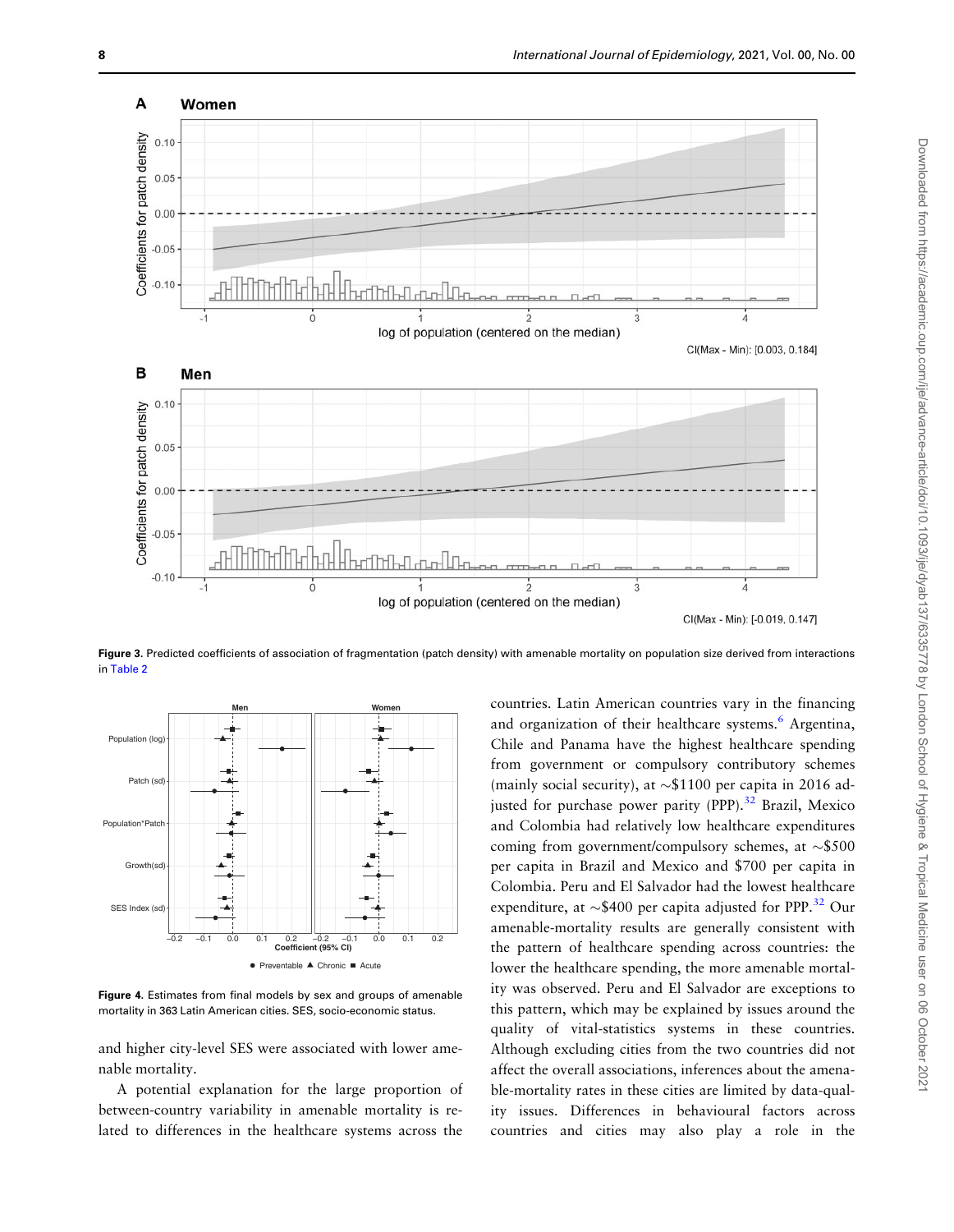<span id="page-8-0"></span>heterogeneity seen in amenable mortality. Heterogeneity in the prevalence of behavioural and cardiometabolic risk factors in Latin American cities $33-35$  is likely to lead to variations in amenable mortality above and beyond the role of healthcare systems.

Previous studies examining amenable mortality have focused on high-income countries and used different lists of causes of death to classify amenable mortality, precluding direct comparison with our results. A small number of studies have examined amenable mortality in low- and middle-income countries using adapted lists of amenable conditions. Kruk et  $al<sup>2</sup>$  $al<sup>2</sup>$  $al<sup>2</sup>$  estimated that in 2016 a total of 8.6 million deaths were amenable to healthcare in 137 countries. However, this paper applied a different methodology to calculate age-adjusted amenable-mortality rates and focused only on country-level metrics. Our study allowed the examination of variability in amenable mortality across cities as well as city-level predictors of amenable mortality.

For all amenable mortality, we found an interaction between patch density, a measure of urban-development fragmentation, and population size, such that higher fragmentation was associated with higher amenable mortality in larger cities (and, analogously, a larger city size was associated with higher amenable mortality in more fragmented cities). One potential explanation for this finding is that high urban-development fragmentation can represent geographic barriers for city residents living in peripheral areas of large urban centres.<sup>[10](#page-9-0)</sup> In smaller cities, however, higher fragmentation was associated with lower amenable mortality. Fragmentation may also mean that interstitial spaces, likely to be green,  $36$  provide opportunities for mental restoration and physical activity. Indeed, fragmentation of urban development has been associated with decreased noise,  $37$  lower heat-island effects  $38$  and better air quality.  $39$ Future studies should examine the associations of urban metrics with specific causes of deaths to empirically test these potential explanations in large and small cities. An interesting finding was that population size was associated with higher amenable mortality due to preventable conditions regardless of fragmentation. This could be related to the higher prevalence of some causes of preventable amenable mortality (e.g. tuberculosis) in denser areas. $40$ Finally, population growth, which was associated with lower amenable mortality, may be a proxy for thriving cities with a large share of the workforce formally employed. $^{23}$ 

To our knowledge, this is the first study to examine the associations of urban-development fragmentation and city size with amenable mortality. In our sample of cities, fragmentation was much higher in cities with  $\geq 1$  million people. This may indicate the challenge of managing urban growth in larger cities effectively. Larger cities generally have lower mortality rates but important variations across neighbourhoods may exist.<sup>29</sup> Further examination of mortality variation across neighbourhoods within cities is needed to identify areas with relatively high and low mortality, and whether patterns of amenable mortality within cities are associated with access to healthcare. Our results also showed that cities with higher SES (proxied by levels of educational achievement) had on average lower amenable mortality. Educational attainment is known to predict access to important resources and affect several health out-comes via multiple mechanisms.<sup>[41](#page-10-0)</sup> One potential mechanism is higher education leading to access to high-quality healthcare, which can mitigate death and disability. Future studies should examine causal mechanisms in specific groups or amenable conditions.

A limitation of our study is the use of administrative units that contained the urban footprint of the city, which in some countries led to large units of analysis that included some undeveloped areas. Even though we adjusted for the percentage of the area that is built, this may have led to misspecification of the urban constructs in our analyses. A number of other factors that may be relevant predictors of healthcare amenable mortality, including those related to healthcare access and quality, $\lambda$  were not included in our analysis. In addition, we did not adjust for cardiometabolic and behavioural factors that contribute to the overall burden of disease, such as smoking and obesity, given the challenges involved in obtaining city-level prevalence rates of these factors across several countries. Underreporting of deaths and ill-defined codes are still important issues limiting the quality of the mortality data worldwide and vary considerably across countries. To address illdefined codes, we used proportional redistribution by age, sex, country and year, following the GHE method.<sup>[28](#page-10-0)</sup> We chose this approach due to its relative simplicity, as op-posed to the more complex<sup>[42](#page-10-0)</sup> Global Burden of Disease  $(GBD)$  method.<sup>43</sup> The quality of mortality estimates has been shown to depend on the quality of vital registration,<sup>44</sup> which according to GBD is very high in the countries in which 337 of our 363 cities are located. $43$  However, despite these steps, we cannot completely rule out the possibility of bias resulting from these issues. Future studies should consider leveraging new methodologies to address completeness, including model-based estimates of com-pleteness<sup>[45](#page-10-0)</sup> and more detailed examination of ill-defined codes.[46](#page-10-0) We believe that the use of mortality data at the subnational level can help to identify and address issues of quality and completeness, and help to advocate for improved data quality. $23,47$ 

In conclusion, we found that sex-specific age-adjusted amenable-mortality rates vary greatly across 363 cities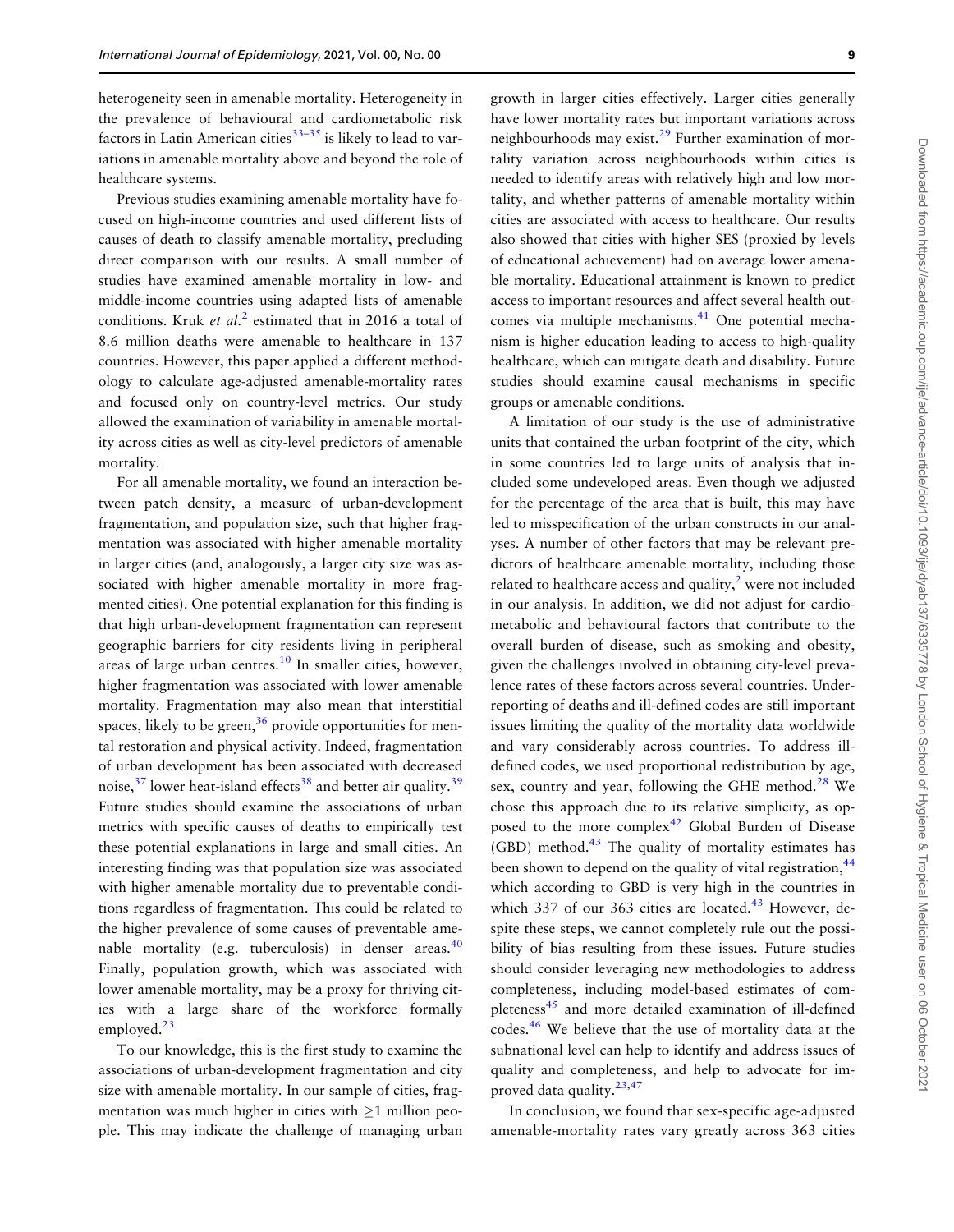<span id="page-9-0"></span>of >100 000 people in nine Latin American countries. However, most of the total variability in amenable mortality was due to between-country heterogeneity, likely due to differences in macro determinants of health across countries as well as country-level healthcare-system factors. Urban metrics such as population size, population growth, fragmentation of urban development and citylevel SES may have a role in the occurrence of amenable mortality. Specifically, high levels of urban fragmentation are a potential indicator of geographical barriers to healthcare in large urban centres, which in turn may lead to high amenable mortality in large cities with high fragmentation. Understanding the links between urban metrics and city residents' health may provide valuable evidence to urban planners and public health practitioners looking to plan healthier cities and improve access to healthcare.

## Supplementary data

[Supplementary data](https://academic.oup.com/ije/article-lookup/doi/10.1093/ije/dyab137#supplementary-data) are available at IJE online.

### Ethics approval

The SALURBAL study protocol was approved by the Drexel University Institutional Review Board with ID#1612005035.

## Funding

This project was supported by the Wellcome Trust initiative, 'Our Planet, Our Health' [Grant 205177/Z/16/Z] and by the Office of the Director of the National Institutes of Health under award number DP5OD26429. The funding agencies had no involvement in the study design; in the data collection, analyses or interpretation of the data; in the writing of this work; or in the decision to submit the manuscript for publication.

## Data availability

Mortality data for Brazil, Chile, Colombia and Mexico were downloaded from publicly available repositories from statistical agencies in each country. Mortality data for Argentina, Costa Rica, El Salvador, Panama and Peru were obtained directly from statistical agencies in each country. A link to these agency websites can be accessed via [https://drexel.edu/lac/data-evidence/data-acknowledge](https://drexel.edu/lac/data-evidence/data-acknowledgements/) [ments/](https://drexel.edu/lac/data-evidence/data-acknowledgements/). Sources of data are provided with this paper.

#### Acknowledgements

The authors acknowledge the contribution of all SALURBAL project team members. For more information on SALURBAL and to see a full list of investigators, see [https://drexel.edu/lac/salurbal/](https://drexel.edu/lac/salurbal/team/) [team/](https://drexel.edu/lac/salurbal/team/).

## Author contributions

P.M.: study design, data analysis and interpretation, and writing. D.A.R.: expertise on urban development, data interpretation and writing. J.J.M.: country-specific expertise, data interpretation and writing. N.L.O., K.M.F. and M.L.B.: country-specific expertise, data collection and writing. A.V.D.R. and U.B.: SALURBAL project expertise, data interpretation and writing. All authors approved the final version for publication.

## Conflict of interest

None declared.

#### References

- [1.](#page-1-0) Nolte E, McKee M. Does Health Care Save Lives? Avoidable Mortality Revisited. London: The Nuffield Trust, 2004.
- [2.](#page-1-0) Kruk ME, Gage AD, Joseph NT, Danaei G, García-Saisó S, Salomon JA. Mortality due to low-quality health systems in the universal health coverage era: a systematic analysis of amenable deaths in 137 countries. Lancet 2018;392:2203–12.
- [3.](#page-1-0) Nolte E, McKee CM. In amenable mortality—deaths avoidable through health care—progress in the US lags that of three European countries. Health Aff (Millwood) 2012;31:2114–22.
- [4.](#page-1-0) Nolte E, McKee M. Variations in amenable mortality—trends in 16 high-income nations. Health Policy 2011;103:47–52.
- [5.](#page-1-0) Gianino MM, Lenzi J, Muca A et al. Declining amenable mortality: time trend (2000–2013) and geographic area analysis. Health Serv Res 2017;52:1908–27.
- [6.](#page-1-0) Atun R, De Andrade LOM, Almeida G et al. Health-system reform and universal health coverage in Latin America. Lancet 2015;385:1230–47.
- [7.](#page-1-0) Dmytraczenko T, Almeida G. Toward Universal Health Coverage and Equity in Latin America and the Caribbean: Evidence from Selected Countries. Washington, DC: The World Bank, 2015.
- [8.](#page-1-0) Mullachery P, Silver D, Macinko J. Changes in health care inequity in Brazil between 2008 and 2013. Int J Equity Health 2016; 15:1–12.
- [9.](#page-1-0) Macinko J, Guanais FC, Mullachery P, Jimenez G. Gaps in primary care and health system performance in six Latin American and Caribbean countries. Health Aff 2016;35:1513–21.
- [10.](#page-1-0) Carrasco-Escobar G, Manrique E, Tello-Lizarraga K, Miranda JJ. Travel time to health facilities as a marker of geographical accessibility across heterogeneous land coverage in Peru. medRxiv 2019;19007856.
- [11.](#page-1-0) UN Habitat. State of Latin American and Caribbean Cities: Towards a New Urban Transition. Nairobi: UN Habitat, 2012.
- [12.](#page-1-0) Lozano R, Zurita B, Franco F, Ramirez T, Hernandez P, Torres J. Mexico: marginality, need, and resource allocation at the county level. Challenging Inequities Heal from Ethics to Action 2001;276–95.
- 13. Hong H, Mújica OJ, Anaya J, Lansingh VC, López E, Silva JC. The challenge of universal eye health in Latin America: distributive inequality of ophthalmologists in 14 countries. BMJ Open 2016;6:e012819.
- 14. Póvoa L, Andrade MV. Distribuição geográfica dos médicos no Brasil: uma análise a partir de um modelo de escolha locacional. Cad Saúde Pública 2006;22:1555-64.